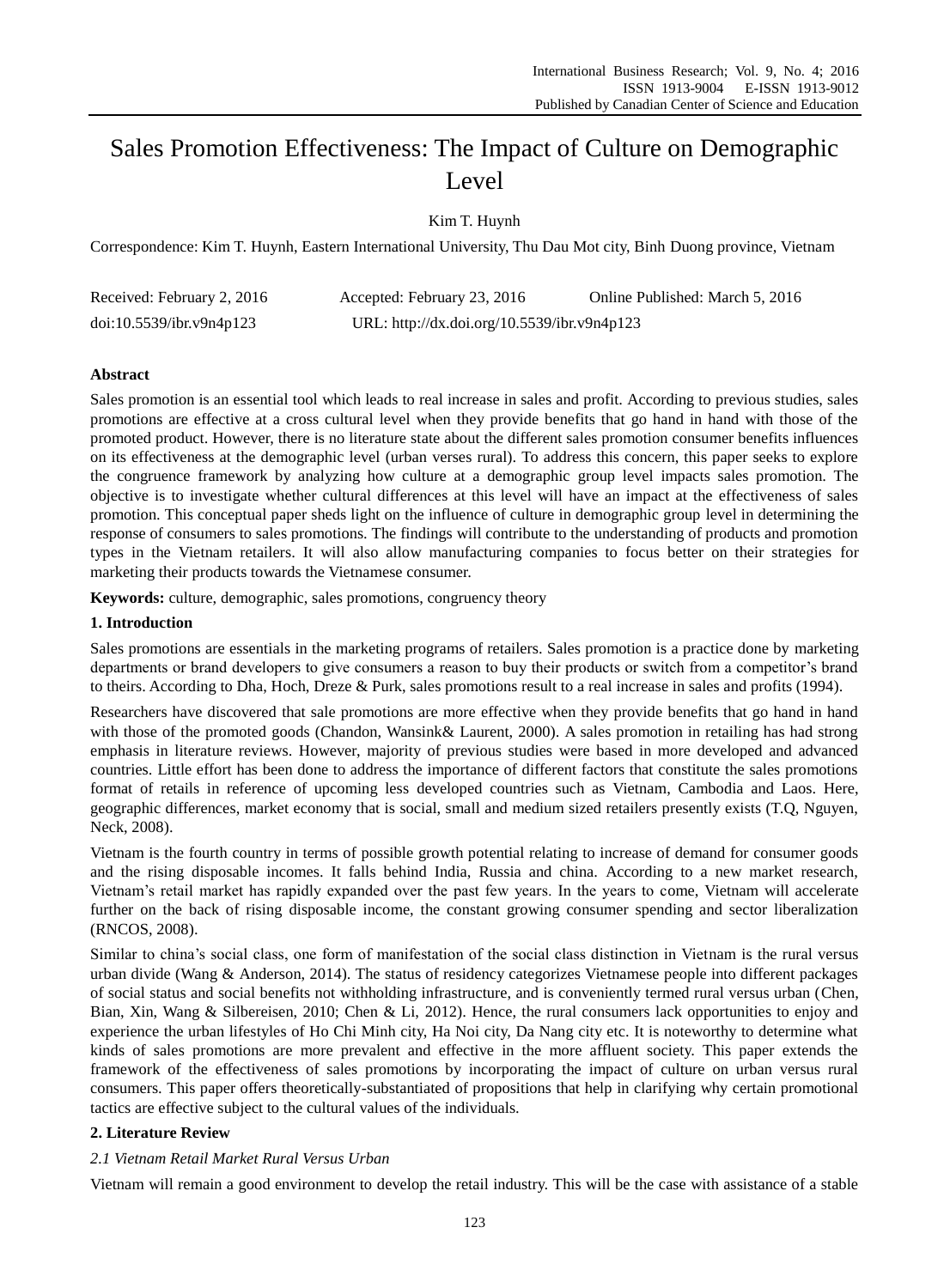economic growth rate in Vietnam not forgetting its population size which is more than 90 million citizens. People are expected to spend more on consumption goods since Vietnam is one of the Asian countries with an emerging market and increasing income. This will boost the retail market in the future economy of Vietnam. Urbanization is a factor that plays a big role in creating an ideal environment of developing a retail market. Retail centers tend to concentrate on urban settings. People living within urban areas gain the benefit to gain access different types of retail details much easier than people based in the countryside.

Vietnam has begun to struggle with the increase on inequalities in wages, education cultures etc. between urban and rural sectors and different geographic regions in the country, the increase in inequality in Vietnam was accelerated by the increasing gap between the urban and the rural according to Fritzen and Brassard (2005). Other studies are consistent to this finding. The increase in inequality in the period 1998-2002 was however mainly attributable to inequalities within each sector. That results to a vast difference in the lifestyles of the rural and urban consumers. The biggest mistake a retailer can make when entering the rural Vietnam market is to treat it as an extension to the existing urban market.

## *2.2 Sales Promotion and the Potential Impact of Culture*

The Vietnamese retail market has grown very quickly both in urban and rural areas during recent years. This has made the country a fertile land for retailers. Sales promotion techniques aimed at retailers in urban and rural markets are equally important. Small retailers are predominant in the rural markets and often the shopkeeper's play an active role in choosing or influencing the choice of specific brands for their consumers again making trade discounts critical, in contrast, with the growth of organized retail in urban markets, manufacturers, with the help of scanner data information, can offer store and location targeted consumer sales promotion (Heberer, 2001). Despite the plethora of literature on why some promotion tools are more favored than others, there is very little information on the relationship between a national geographically dispersion cultural orientation, and promotional tool preferences. This research therefore investigates whether there is a relationship between a high and low context culture based on demographic and its preferences for sales promotion tools as opposed to an area with less obvious cultural values and attitudes. To test this proposition, we contrasted the promotion approaches of rural Vietnam and the less culturally distinct urban Vietnam retailers.

## 2.2.1 Types of Sales Promotion

Monetary sales promotion has been the focus of majority of the recent studies done on the effectiveness of consumer sales promotion (Dickson & Sawyer, 1990; Dhar& Hoch, 1996; Hoch, Dreze&Purk, 1994). However, many researchers mention that a range of promotions involving monetary and non-monetary methods have been used and further added that there is a big difference between the two strategies (Campbell & Diamond, 1990, Tellis 1998). Free rewards are given to the consumer immediately on purchase of products and are transactional in character. Non-monetary methods on the other side are not rewarded immediately and they tend to delay for some time period. In order to assess how effective sales promotions are, it is important to examine the two types of promotions

## 2.2.2 Benefits of Sales Promotion

Sales promotions come hand in hand with some consumer benefits. Previous studies have focused on saving money as a major consumer benefit of sales promotions (Blattberg & Neslin, 1990). There is evidence nevertheless that suggests consumers are motivated by several other benefits. Such benefits would include; quality of products, convenience, exploration and entertainment. Those benefits are either classified as utilitarian or hedonic (Babin, Darden & Griffin, 1994; Hirschman & Holbrook, 1982). With utilitarian benefits being primarily functional and tangible, they enable customers to maximize shopping efficiency. Benefits of saving, convenience and quality among others can be classified as utilitarian. On the other side, hedonic benefits are relatively intangible. They offer consumers with stimulation of fun and pleasure. Benefits such as entertainment and exploration are classified as hedonic.

## 2.2.3 Promotion Types and Promotion Benefits

Based on the distinction between the types of sales promotions and promotion benefits, Chandon Wansink and Laurent showed that monetary promotions provide more utilitarian benefits whilst non-monetary promotions provide more hedonic benefits (2000). These relationships are a matter of degree rather than absolutes; for example, coupon promotions (i.e., a monetary promotion) may still provide some hedonic benefits such as the enjoyment in redemption, although their main benefit of saving is utilitarian (Mittal, 1994).

#### 2.2.4 Congruency Theory and Sales Promotion

According to Osgood and Tannenbaum, the basic principle of congruity states that changes in evaluation are always results to increase in congruity with the existing frame of reference (1955). Meaning that, people tend to have a natural preference for consistent information. This principle has been investigated in many marketing contexts, including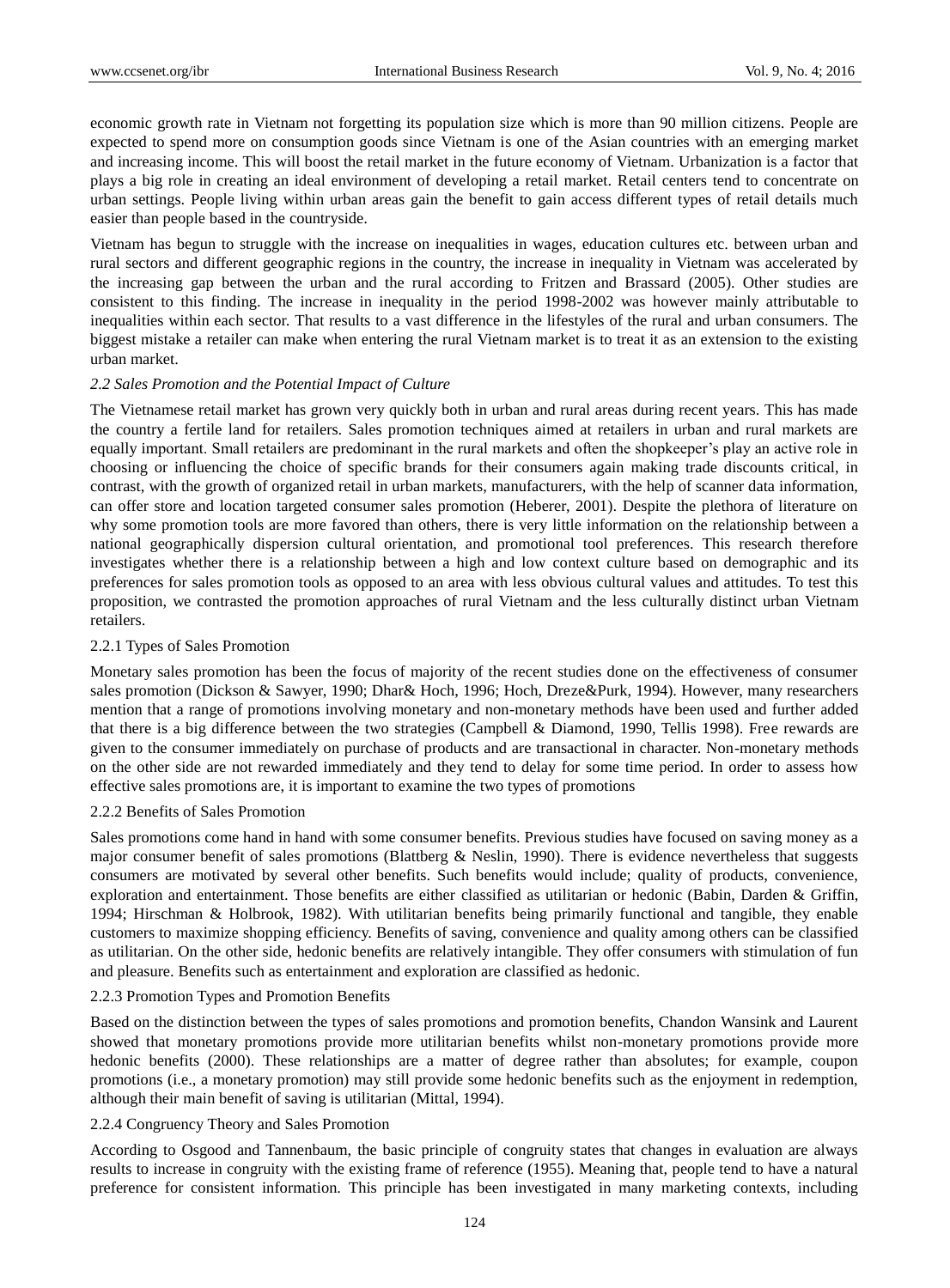studies of brand management and marketing appeals. Applying this principle to sales promotions, sales promotions are expected to be more effective when they provide benefits that are compatible with the benefits sought from the promoted product. From some past studies of sales promotions, the relevance of this principle is evident. For instance, Roehm et al. showed that providing incentives that are compatible with the brand will result to more successful loyalty programs (2002). On the same regard, Dowling and Uncles (1997) suggested that if loyalty programs support the product's value proposition, the effectiveness of the program is then enhanced Chandon, Wansink & Laurent (2000), directly tested and confirmed. Congruency effects for sales promotions who showed that: (a) Monetary promotions are more effective for utilitarian products as they provide more utilitarian benefits, which are compatible to those sought from utilitarian products; and (b) Non-monetary promotions are more effective for hedonic products as they provide more hedonic benefits, which are compatible to those sought from hedonic products.

#### 2.2.5 Culture and Urban Versus Rural

Culture is a set of norms and beliefs that are shared among a group of people and that provide the guiding principles of one's life (Goodenough, 1971; Kroeber & Kluckholn, 1952; Schwartz & Bilsky, 1987 and 1990). In this paper we define culture as a way people grouped by ethnicity live their lives including shared norms and beliefs that has an impact on their behavior. Triandis suggests that society norms and beliefs will have an ultimate impact upon the disposition and behaviors of the members of the society (1989).

Cultural capability makes a unique and important contribution to consumer behavior. This is a key finding of this study. This result is quite consistent to the study of Swierczek and Ha, who found out that cultural elements have a strong impact on consumer behavior (2003). The study of Le, Rowley, Truong, and Warner specifically tries to explain why cultural factors are very crucial to the success of business in Vietnam (2007). Confucian culture has strongly affected the history of Vietnam. According to Hofstede's cultural dimension, Vietnam is a high context culture which has low Confucian, masculine, collectivistic, high uncertainty avoidance, and low power distance characteristics (Nishimura, 2008). Organizational culture has been shaped by these factors and can be considered as a referencing system that predicts the ethical ways of consumers' purchase decisions. Even though, Vietnamese rural and urban consumers have been affected by Confucian culture, urban consumers also get to experience Western culture by overseas activities. Hence, urban consumers do not share the same value as rural consumers. Buying select products has been significantly influenced by consumer experience based on their rural or urban location status. Rural consumers experience a huge influence from their families as compared to the families in the urban sector. Moreover, rural customers do not trust outsiders easily. It is not very easy to convince a rural customer to make purchase decision. It is a challenge to introduce anything new to rural customers. Therefore, rural and urban share somewhat different culture dimensions which lead to different behavior using sales promotion type. While there is a growing literature on cross culture in sales promotion, relatively little has been written on the national demographically level (Singh, 2012). Moreover, rural customers do not trust outsiders easily. It is not very easy to convince a rural customer to make purchase decision. It is a challenge to introduce anything new to rural customers. Therefore, rural and urban share somewhat different culture dimensions which lead to different behavior using sales promotion type. While there is a growing literature on cross culture in sales promotion, relatively little has been written on the national demographically level.

#### 2.2.6 Culture, Demographics and Sales Promotion

The contribution of culture has been well established in many areas of marketing according to Nakata and Sivakumar (2001). They further suggest that culture has also impacted consumer responses in sales promotion. As an example, Bridges et.al, argues that there's need for research in regard to understanding cultural driven responses of consumers to promotional activities (1996). They showed that cultural values have effect on promotional strategies. McCort and Malhotra support this claim and state that marketing communications will differ as cultures differ in their value systems (1993). There are needs for research to examine the effects of promotional activities on cultural groups as most assessments have been conducted on a national level (Albaum & Peterson, 1984).

A related issue is that price perceptions vary across cultures and cultural issues may well influence the sales promotion activities (Usunier& Lee 2005). This situation can present managerial challenges by not only influencing the overall marketing strategy, but also tactical issues surrounding sales promotion. Even though, Confucian societies were characterized with high collectivism, strong uncertainty avoidance, and larger power distance (Hofstede, 2001). It cannot be generalized to countries which are not mostly influenced by Confucian values. Even in Confucian cultures, the variables had performed with low significance. For example: In Chung and Pysarchik's studied on The Korean consumer behavior intention to buy imported and domestic products, face saving variables had a weaker influence on attitude and purchase intention than other variables (2000). Even though, Vietnam is one of the most attractive retail markets in the world, there is no study on consumer behavior regarding sales promotion in Vietnam. To extend our understanding of this understudied phenomenon, this research presents insights on the influence of culture in urban and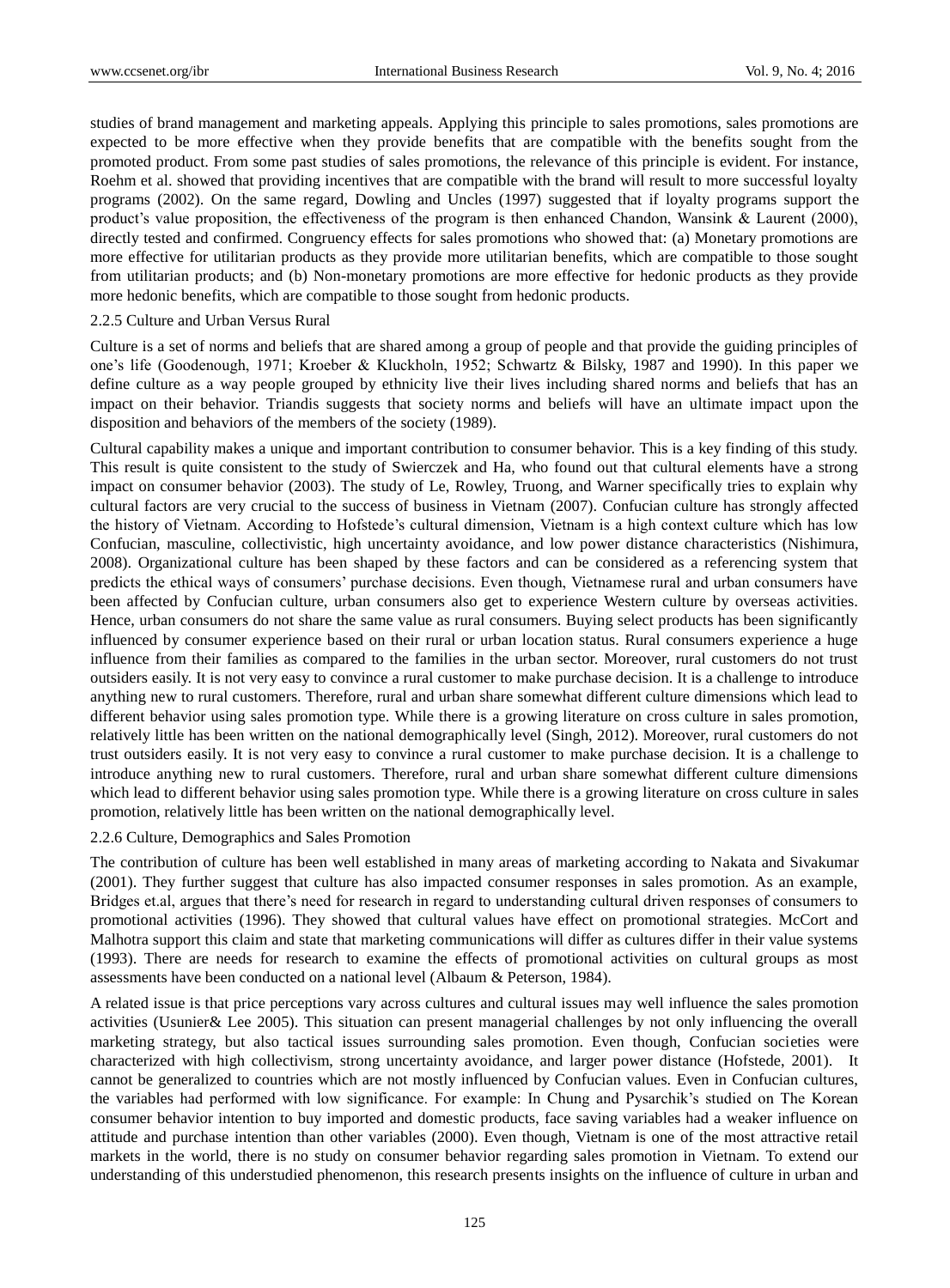rural areas and consumer behavior on sales promotion practices across the retail industry in Vietnam.

## **3. Propositions**

The preference of promotion types within demographics can have a relative difference as a result on the differences based on hofstede's five cultural dimensions (1991). In effect with congruency relationships established between product and promotion types, relative choices of monetary and non-monetary promotions may differ with demographics. For example, the choice for monetary promotions may be affected in rural areas due to culture than in urban areas.

## *3.1 Power Distance in Urban Versus Rural*

Power distance deals with acceptability of social inequalities, inequalities such as power, wealth and status (Nakata &Sivakumar 2001). Inequality is prevalent and accepted in high power distance cultures. Urban consumers in Vietnam are considered as a high power distance culture. Since independence on their income, they have more power to make decisions versus rural Vietnamese consumers who have less power to make decision. Urban consumers are likely to respond more to sales promotions that contain differential treatment. Such treatments mainly involve non-monetary promotions. On the other side, cultures with lower power distance according to Hofstede, are less tolerant of inequalities and special privileges (1991). Such a culture is composed of consumers who would prefer a sales promotion that offer equal rewards to everyone. Such promotions mainly comprise monetary promotions such as price discounts and coupons.

Hypotheses 1A: Monetary promotions are more effective for rural areas (low power distance culture) as compared to urban areas (high distance power culture).

Hypotheses 1B: Non-monetary promotions are more effective for urban areas (high power distance culture) as compared to rural areas (low distance power culture).

## *3.2 Uncertainty Avoidance in Urban Versus Rural*

Chen Gaddini found that rural adolescents actually used more personal justifications for conflicts than urban adolescents (2012). Urban families in high context culture seemed to be more ready than rural families to adhere to traditions, in this case, values and practices related to filial piety, despite the fact that they seem to have higher education levels and more experiences with a lifestyle in an industrialized society.

According to Nakata & Sivakumar, uncertainty avoidance deals with levels of discomfort regarding future uncertainties (2001). It's closely related to risk aversion. Vietnamese rural consumers have high uncertainty avoidance and Vietnamese urban consumers have low uncertainty avoidance, therefore, since uncertainty avoidance is related to risk aversion such consumers would prefer more tangible and immediate awards.

Hypotheses 2A: Monetary promotions are more effective for rural areas (high uncertainty avoidance culture) as compared to urban areas (low uncertainty avoidance culture).

Hypotheses 2B: Non-monetary promotions are more effective for urban areas (low uncertainty avoidance culture) as compared to rural areas (high uncertainty avoidance culture).

## *3.3 Individualism/Collectivism in Urban Versus Rural*

Cultures can be of two types. You can segregate them into individualistic cultures and collective cultures. Both are important in their own unique way. There is a concept known as the interdependent self. The individualistic cultures give it a perfect shape. The interdependent self is a complex concept. The individualistic cultures attend to the personal criteria as well as standards necessary for evaluating certain management practices. These practices can enhance or inhibit the opportunities for self-worth as well as one's well-being (Markus & Kitayama, 1991; Triandis, 1989). The Collectivistic cultures view the same interdependent self in a different manner. It gives more preference to the reference groups for internalizing the criteria and standards of the interdependent self.

Rural people have the quality to exhibit more individualistic orientations as compared to the urban people (Sekhar & Reddy, 2014). Individualism has a reference to the degree of distance you maintain in a social relationship (Nakata & Sivakumar, 2001). You should be aware of the fact that relationship has an important role to play in the "search and choice processes" of consumer behavior (Doran, 1994). Therefore, individualism can affect consumer choices among different varieties of promotions.

The main aspect of individualistic culture is the distance it maintains in social relationships. It makes the individual favor personal goals as opposed to group needs (Watkins & Liu, 1996). You tend to place greater value on self-interest, independence, as well as pleasure (Gurhan-Canli & Maheswaran, 2000; Triandis & Hui, 1990). It lays more emphasis on differentiation (Aaker & Maheswaran, 1997). It also concentrates on the ability of the individual to express his or her uniqueness (Watkins & Liu, 1996). These characteristics combine to make individualistic cultures show more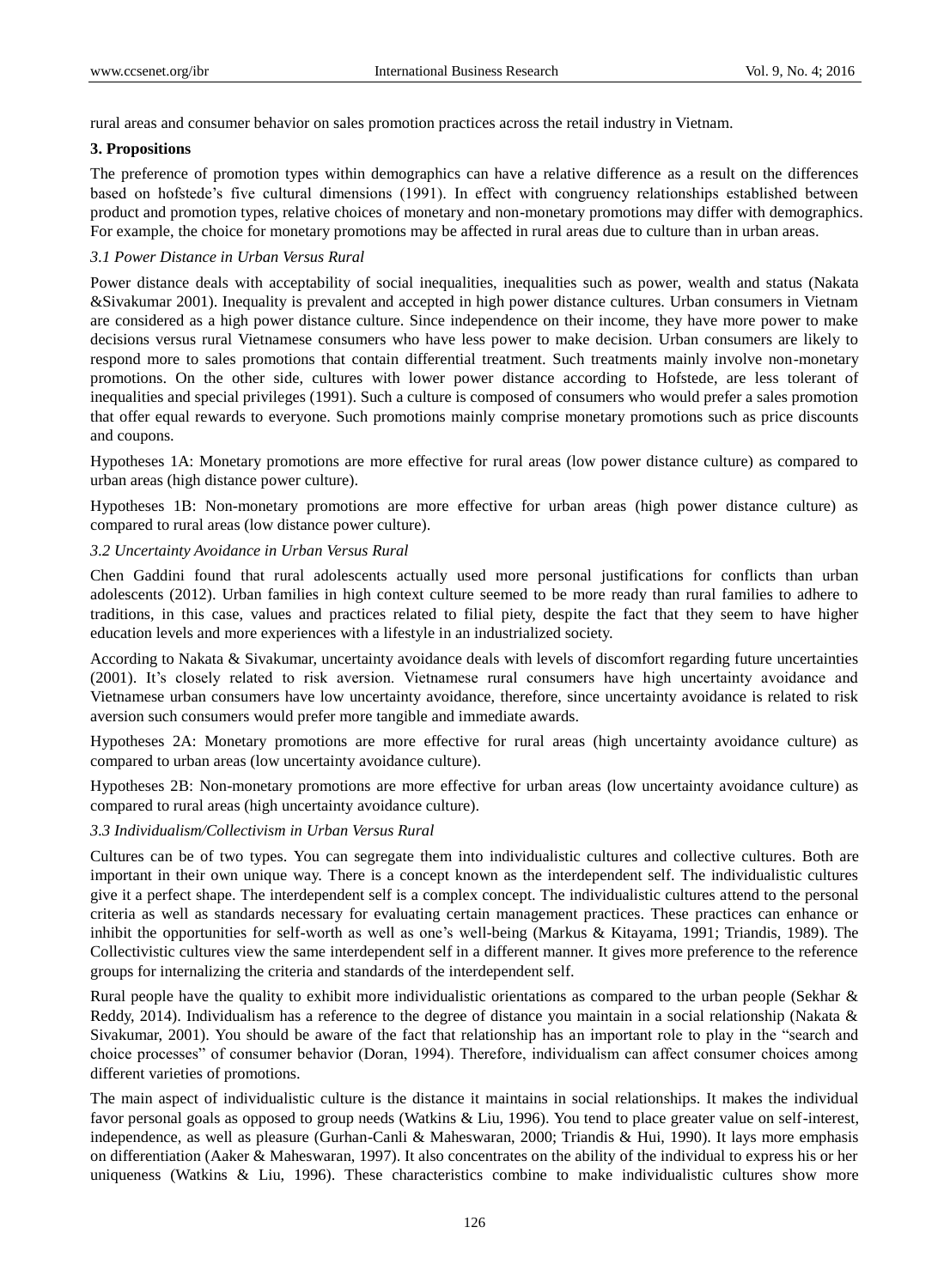receptiveness to non-monetary promotions. This is because the individuals find the hedonic benefits as entertaining and more experimental. These benefits pave the way for provision of intrinsic value to individuals. It also provides them with an opportunity to express better.

On the other hand, close relationships and interdependence are the main characteristics of the collectivistic cultures (Fletcher & Brown, 1999). Conforming to the in-groups is more important in this culture. These social groups can consist of family and friends (Hofstede, 1991). However, this has a disadvantage too. The groups deny entry to persons other than their circle of family and friends (Watkins & Liu, 1996). This makes them less responsive to promotions involving relationship building such as free gifts and rewards programs. This is primarily because they exhibit a reluctance to forge a relationship with an external group. However, they respond well to monetary promotions. These promotions have common benefits enabling sharing among the in-group members.

Hypotheses 3A: Monetary promotions are more effective for rural areas (collectivistic culture) as compared to urban areas (individualistic culture).

Hypotheses 3B: Non-monetary promotions are more effective urban areas (individualistic culture) as compared to rural areas (collectivistic culture).

#### *3.4 Masculinity/Femininity in Urban Versus Rural*

Striving for personal achievement and performance is the main characteristic of masculinity (Nakata & Sivakumar, 2001; Cutler, Erdem, & Javalgi, 1997). In recent times, rural people of the high context cultures also exhibit a tendency to strive for personal achievement and performance. This makes such rural people lean towards the masculinity culture. At the same time, the urban consumers tend to lean towards the opposite, i.e. the femininity culture. In masculinity cultures, materialistic success and assertiveness have a very strong base (Fletcher & Brown, 1999). This prompts the consumers in masculinity cultures to give more importance to monetary promotions. These are tangible and transactional-based benefits. These can satisfy the main characteristics of the masculinity culture such as materialistic and personal success.

You can find the femininity culture at the other end of the spectrum. This culture places more emphasis on a caring and nurturing attitude towards life thereby improving the quality of life (Nakata & Sivakumar, 2001). This culture does not give utmost importance to personal and materialistic gains. They lay greater emphasis on people, relationships and group oriented harmony (Hofstede, 1991; Cutler, Erdem & Javalgi, 1997). This makes the feminine cultures to lean towards relationship based benefits and non-monetary promotions.

Hypotheses 4A: Monetary promotions are more effective for rural areas (masculine culture) as compared to urban areas (feminine culture).

Hypotheses 4B: Non-monetary promotions are more effective for urban areas (feminine culture) as compared to rural areas (masculine culture).

#### *3.5 Confucian Dynamism in Urban Versus Rural*

The time orientation is the final dimension of the Confucian dynamism. It is bipolar in nature. Consumer behavior is different across all cultures. This is mainly due to the manner in which the consumers understand and allocate time (Brodowsky & Anderson, 2000). The higher end of this bipolar dimension concerns the future oriented perspective with consumers placing values on persistence and loyalty (Fletcher & Brown, 1999).

Such a culture among consumers allows them to make short-term sacrifices to attain long-term gains (Nakata & Sivakumar, 2001). Research studies show people with a future orientation as preferring delayed rewards (Klineberg, 1968). The consumers at the higher end of the Confucian dynamism spectrum tend to show greater response to non-monetary promotions such as sweepstakes and loyalty rewards programs. These are long-term and loyalty based rewards (Foxman, Tansuhaj & Wong, 1988).

A past oriented perspective with great emphasis on traditions is the characteristic of the consumers on the lower end of the spectrum (Fletcher & Brown, 1999). Consumers in such cultures show a preference for short-term planning and immediate financial gains (Nakata & Sivakumar, 2001). These gives rise to the fact of people with a past orientation as less likely to save for the future (Spears, Lin & Mowen, 2001). Therefore, the consumers on this lower end of the spectrum of the Confucian dynamism tend to react towards non-monetary promotions in a hasty manner. This is due to the delayed gratification of such programs (Foxman et al., 1988). They tend to prefer monetary promotions more are they offer immediate benefits in comparison.

Hypotheses 5A: Monetary promotions are more effective for rural areas (low Confucian culture) as compared to urban areas (high Confucian culture).

Hypotheses 5B: Non-monetary promotions are more effective for urban areas (high Confucian culture) as compared to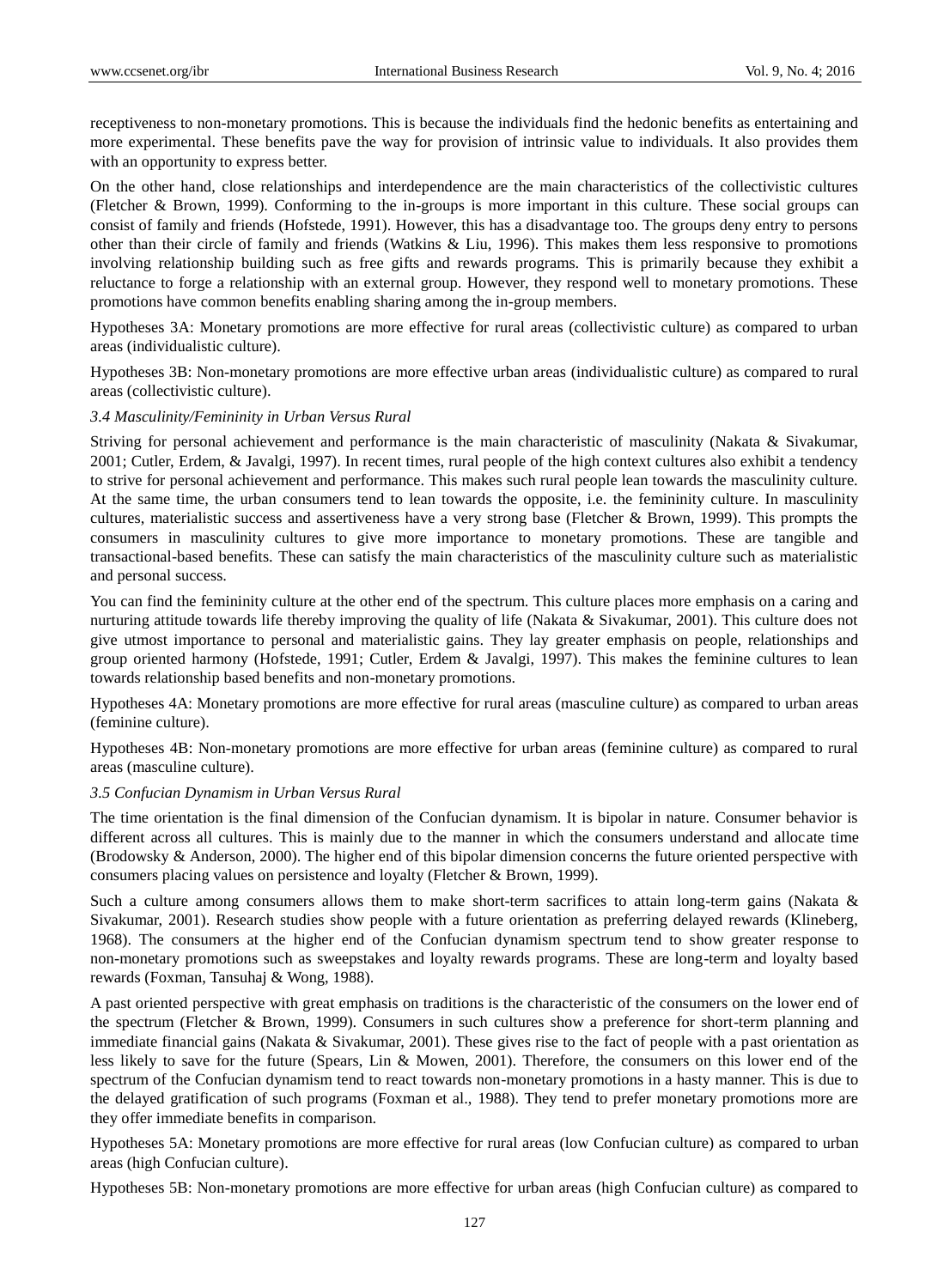rural areas (low culture).

This paper explains a systematic analysis of each cultural dimension based on the ten hypotheses associated with the five cultural dimensions in figure 1.



Figure 1. Summary of Hypothesis

#### **4. Contributions**

Only a little consumer research in retailing has been conducted in Vietnam (Choo, Chung & Pysarchik, 2004). This paper examines the relationship between Vietnamese cultural values and promotional tool preferences. In doing so, the paper examines whether retailers in rural Vietnam are more inclined to use sales promotion tools than urban Vietnam retailers, given that the former has more distinct cultural values and attitudes when compared to the latter.

By including culture, this paper brings back one of the drawbacks of the extant literature which has not specifically explored the impact of culture and helps extend the congruency framework of sales promotion effectiveness (Chandon et al., 2000). This paper not only support Kwok & Uncles framework, but also test and expand it in Vietnam culture, particular urban and rural area. Finally, the conceptualization proposed here should also provide a basis for similar cultural contexts; albeit with careful adaptation to fit the unique context. This conceptual paper provides insight to marketing practitioners in the design of sales promotion strategies. It addresses the issue of whether to standardize or localize sales promotions between targeted geographic markets which marketing practitioners needed to take into consideration certain cultural or geographical attitudes when marketing to a particular group in the Asian/Vietnamese market.

#### **References**

- Albaum, G., & Robert, A. P. (1984). Empirical Research in International Marketing, *Journal of International Business Studies*, *14*(1), 161-173[. http://dx.doi.org/10.1057/palgrave.jibs.8490479](http://dx.doi.org/10.1057/palgrave.jibs.8490479)
- Babin, B. J., William, R. D., & Griffin, M. (1994). Work and/or Fun: Measuring Hedonic and Utilitarian Shopping Value, *Journal of Consumer Research*, *20*, 644- 656[. http://dx.doi.org/10.1086/209376](http://dx.doi.org/10.1086/209376)
- Blattberg, R. C., & Neslin A. S. (1990). *Sales Promotion: Concepts, Methods, and Strategies.* Englewood Cliffs, NJ: Prentice Hall.
- Bridges, E., Florsheim, A. R., & Claudette, J. (1996). A cross-cultural comparison of response to service promotion. *The Service Industries Journal*, *16*, 265-287.
- Campbell, L., & Diamond, D. W. (1990). Framing and Sales Promotions: The Characteristics of a 'Good Deal',*Journal of Consumer Marketing*, *7*(4), 25-31.<http://dx.doi.org/10.1108/EUM0000000002586>
- Chan, K., & McNeal, J. U. (2006). Rural Chinese children as consumers: consumption experience and information sources. *Journal of Consumer Behaviour*, *5*, 182-192.<http://dx.doi.org/10.1002/cb.170>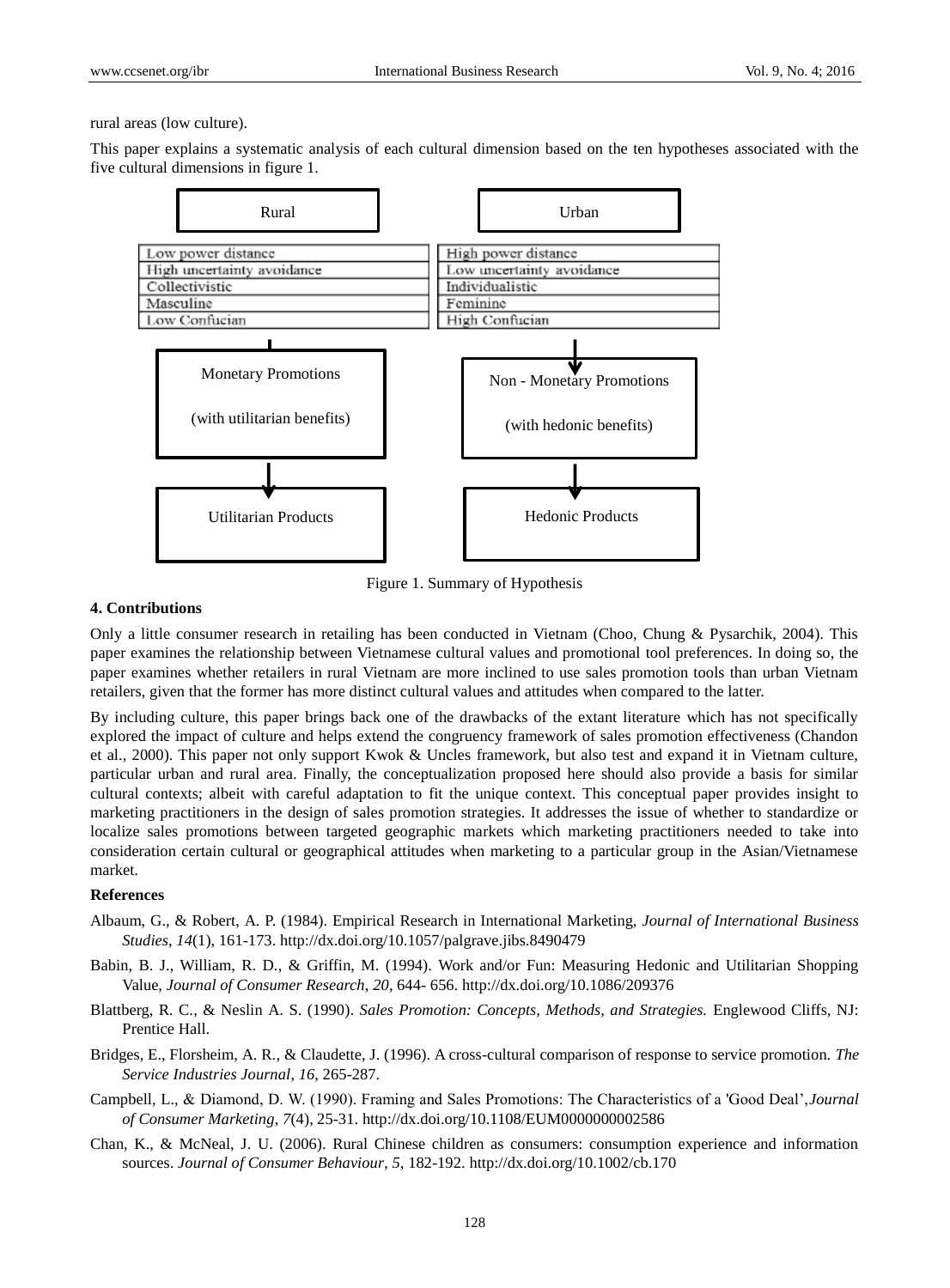- Chan, K., & McNeal, J. U. (2007) Chinese children's perception of personal and commercial communication: An urban rural comparison, *Asian Journal of Communication*, *17*(1), 97-116. <http://dx.doi.org/10.1080/01292980601114596>
- Chandon, P., Wansink, B., & Laurent, G. (2000). A Benefit Congruency Framework of Sales Promotion Effectiveness. *Journal of Marketing*, *64*, 65-81[. http://dx.doi.org/10.1509/jmkg.64.4.65.18071](http://dx.doi.org/10.1509/jmkg.64.4.65.18071)
- Chen, S. X., Bond, M. H., & Tang, D. (2007). Decomposing filial piety into filial attitudes and filial enactments. *Asian Journal of Social Psychology*, *10*, 213-223. http://dx.doi.org/10.1111/j.1467-839X.2007.00230.x
- Chen, X., Bian, Y., Xin, T., Wang, L., & Silbereisen, R. K. (2010). Perceived social change and childrearing attitudes in China. *European Psychologist*, *15*, 260-270. http://dx.doi.org/10.1027/1016-9040/a000060
- Choo, H., Chung, J. E., & Pysarchik, D. T. (2004). Antecedents to new food product purchasing behaviour among innovator groups in India. *European Journal of Marketing*, *38*, 608-625. <http://dx.doi.org/10.1108/03090560410529240>
- Chung, J. E., & Pysarchik, D. T. (2000). A model of behavioural intention to buy domestic versus imported products in a Confucian culture. *Marketing Intelligence & Planning*, *18*(5), 281-291. <http://dx.doi.org/10.1108/02634500010343982>
- Dawar, N., & Philip, B. (1994). Marketing Universals: Consumers' Use of Brand Name, Price, Physical Appearance, and Retailer Reputation as Signals of Product Quality. *Journal of Marketing*, *58*, 81-95. <http://dx.doi.org/10.2307/1252271>
- Dhar, S. K., & Stephen, J. H. (1996). Price Discrimination Using In-Store Merchandising. *Journal of Marketing*, *60*, 17-30.<http://dx.doi.org/10.2307/1251885>
- Dickson, P. R., & Alan, G. S. (1990). The Price Knowledge and Search of Supermarket Shoppers, *Journal of Marketing*, *54*(3), 42-53[. http://dx.doi.org/10.2307/1251815](http://dx.doi.org/10.2307/1251815)
- Dowling, G. R., & Uncles, M. (1997). Do Customer Loyalty Programs Really Work?*Sloan Management Review*, *38*, 71-82.
- Fritzen, S. (2002). Growth, Inequality and the Future of Poverty Reduction in Vietnam, *Journal of Asian Economics, 13*, 635-657. [http://dx.doi.org/10.1016/S1049-0078\(02\)00173-2](http://dx.doi.org/10.1016/S1049-0078%2802%2900173-2)
- Fritzen, S., & Brassard, C. (2005). *Vietnam Inequality Report 2005: Assessment and Policy Choices*, Mekong Economics Ltd. Synthesis Paper of the "DFID Drivers of Inequality in Vietnam" Project.
- Glewwe, P., Gragnolati, M., & Zaman, H. (2000). Who Gained from Vietnam's Boom in the 1990's? An Analysis of Poverty and Inequality Trends, *World Bank Policy Research Working Paper*, 2275, The World Bank, Washington, D.C.
- Goodenough, W. H. (1971). *Culture, Language and Society*, Reading, MA: Modular Publications.
- Hirschman, E. C., & Morris B. H. (1982). Hedonic Consumption: Emerging Concepts, Methods and Propositions. *Journal of Marketing*, *46*, 92-101[. http://dx.doi.org/10.2307/1251707](http://dx.doi.org/10.2307/1251707)
- Hoch, S. J., Dreze, X., & Purk, M. (1994). EDLP, Hi-Lo, and Margin Arithmetic. *Journal of Marketing*, *58*, 16-27. <http://dx.doi.org/10.2307/1251913>
- Hofstede, G. (1991). *Cultures and Organizations: Software of the Mind.* Berkshire, England: McGraw-Hill Book Company.
- Kroeber, A. L., & Clyde, K. (1952). Culture: A Critical Review of Concepts and Definitions, *Anthropological Papers*, 4, Peasboody Museum.
- Lenartowicz, T., & Kendall, R. (1999). A Framework for Culture Assessment, *Journal of International Business Studies*, *30*(4), 781-98[. http://dx.doi.org/10.1057/palgrave.jibs.8490839](http://dx.doi.org/10.1057/palgrave.jibs.8490839)
- McCort, D. J., & Naresh K. M. (1993). Culture and Consumer Behaviour: Toward an Understanding of Cross-Cultural Consumer Behaviour in International Marketing. *Journal of International Consumer Marketing*, *6*(2), 91-127. [http://dx.doi.org/10.1300/J046v06n02\\_07](http://dx.doi.org/10.1300/J046v06n02_07)
- Mittal, B. (1994). An Integrated Framework for Relating Diverse Consumer Characteristics to Supermarket Coupon Redemption. *Journal of Marketing Research*, *31*, 533-544.<http://dx.doi.org/10.2307/3151881>
- Nakata, C., & Sivakumar, K. (2001), Instituting the Marketing Concept in a Multinational Setting: The Role of National Culture, *Journal of Academy of Marketing Science*, *29*, 255-275.<http://dx.doi.org/10.1177/03079459994623>
- Nguyen, T. Q., Neck, P. A., & Nguyen, T. (2008). The impact of knowledge management infrastructure on